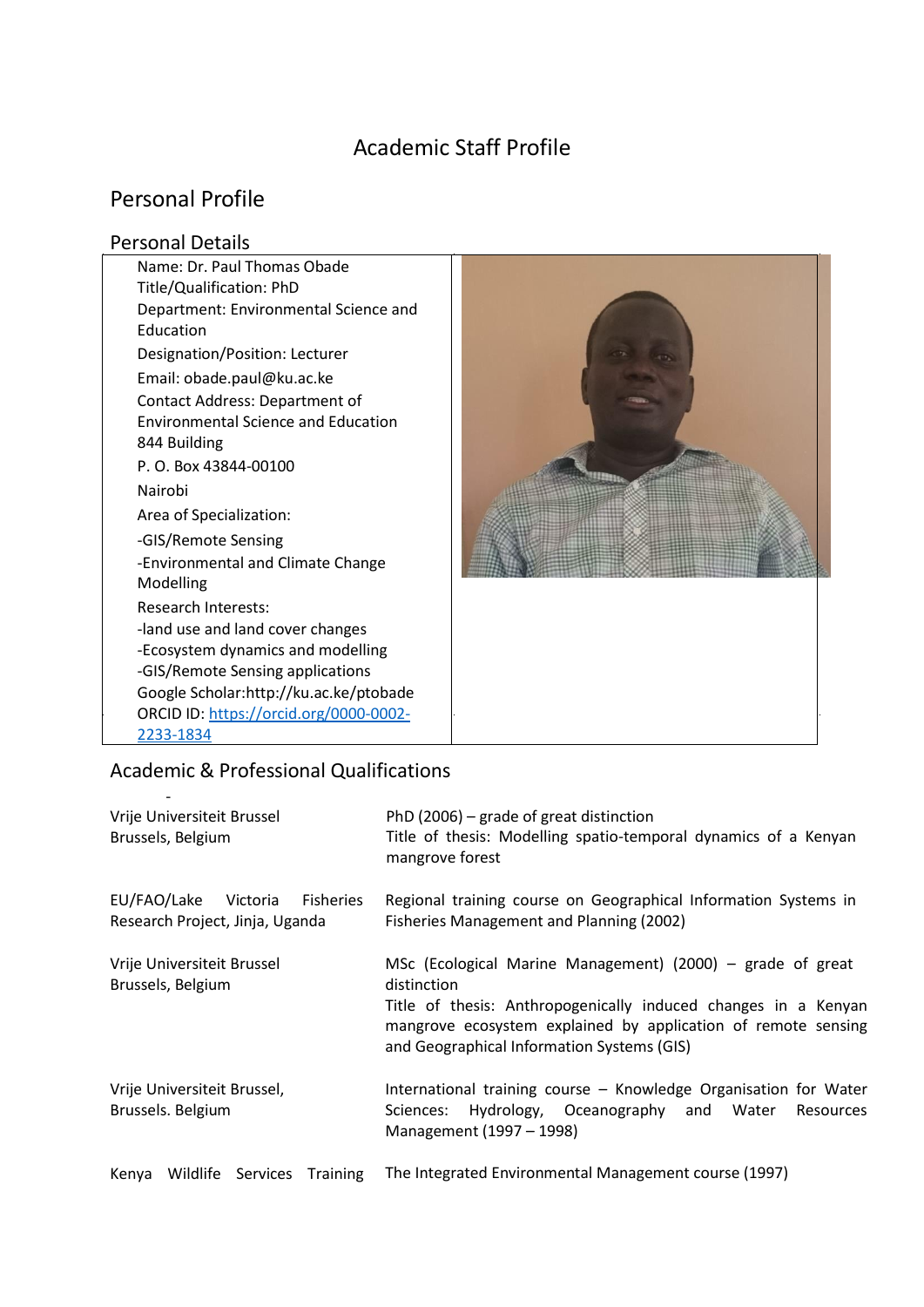Institute, Kenya

University of Nairobi, Kenya BSc, honours degree (Physics) (1992)

#### Employment History

Current employer (Kenyatta University) Lecturer; Geographic Information Systems (GIS), Remote Sensing, Landuse and landcover Dynamics and their Modelling, Quality assurance processes, Environmental Monitoring and Assessment, Water Resources Management, Wetland Resources Inventory, Natural Disaster Management, Climate change modelling, Environmental Physics, Research Methodology and Ecosystem Modelling, postgraduate students supervision and examination.

Previous employer Kenya Marine and Fisheries Research Institute, (KMFRI). Worked as a research scientist for over 17 years, participating, developing and implementing research projects in lead roles and also held senior positions within the organization. Additionally, wide experience in regional and international collaborative projects. Centre Director, Naivasha Centre [1998-2004]

Programme Coordinator – Information and Database Management (IDM) performing the following tasks; Coordinator of research projects and human resource in IDM Budget preparations and staff appraisals Leader of Information and Database Management Research Programme for Inland Waters Regional (East African Community) Focal point – GIS-based Biodiversity atlas for Lake Victoria basin and its catchment, in Lake Victoria Environment Programme (LVEMP) project, funded by the World Bank. Project was focused on research linkages, resource monitoring and management. Regional (EAC) Chairman of the Information, Communication and Outreach Working Group, Lake Victoria Fisheries Research Organization (LVFO) in conjunction with the IFMP European Union project. In charge of information preparation and packaging of research outputs for dissemination to various stakeholders. Coordinator of multidisciplinary research with other core research programmes at KMFRI Oversee preparation of Standard Operating Procedures (SOPS) for various research sampling programmes. Position (KMFRI) [2004-2008]

#### Achievements

- Kenya Wetlands Atlas, GIS-based Wetlands Atlas and compilation of historical satellite images. Publication supported by UNEP and DANIDA

- Regional (EAC) Chairman of the Information, Communication and Outreach Working Group, Lake Victoria Fisheries Research Organization (LVFO) in conjunction with the IFMP European Union project.

- Vice-chairman (1997-1998), Lake Naivasha Management Technical Committee (Biodiversity),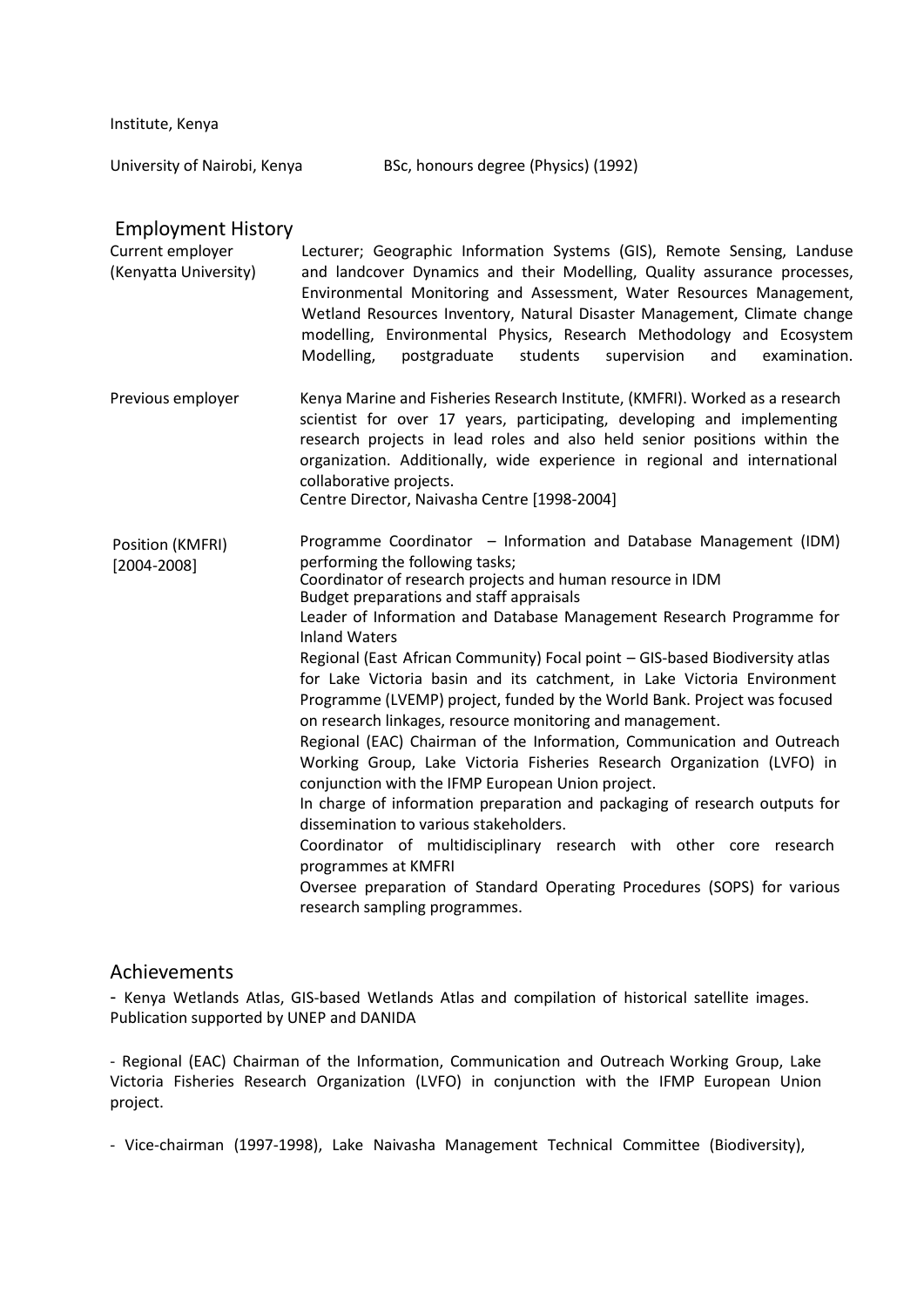Kenya.

-Coordinator of Rift Valley chapter of the International Documentary Film Production on Impact of Global Warming (European Union-funded, 1999): Documentary title: Sale temps sur la planete (When storms and clouds are gathering). Produced by RBTF (Belgium), A2 (France) and RTP (Portugal).

-Regional Chairman of the Information, Communication and Outreach Working Group, Lake Victoria Fisheries Research Organization (LVFO) in conjunction with the IFMP EU project (2005-2007).

-Focal Point – Preparation of Regional Biodiversity Atlas on Lake Victoria Basin and its catchment area; GIS maps on thematic biodiversity topics in the framework of Lake Victoria Environmental Management Programme for Kenya, Uganda and Tanzania (including organization of stakeholder workshops). – GIS-based Biodiversity atlas for Lake Victoria basin and its catchment, in Lake Victoria Environment Programme (LVEMP) project, funded by the World Bank. Project was focused on research linkages, resource monitoring and management.

-Facilitator – Consultant lecturer on GIS and Wetland Resource Mapping. International Course on African Wetland Management at KWSTI 20 September 2006-2013.

## Publications

## Referred Journals

Paul Obade, V. D., Gaya, C., & Obade, P. T. (2022). Challenges and Opportunities of Digital Technology in Soil Quality and Land Management Research. In Environment and Climate-smart Food Production (pp. 285-317). Springer, Cham.

Mareri B, Kitur E, Obade P. (2021). Assessment of Bioaccumulation of Zn, Pb and Cd in E.crassipes, V.cuspidata and C.Papyrus from River Kisat, Kisumu County, Kenya. African Journal of Pure and Applied Sciences. AJPAS -020

Oduor S, Brown J, Macharia GM, Boisseau N, Murray S, Obade P. (2020). Differing physiological and behavioural responses to anthropogenic factors between resident and non-resident African elephants at Mpala Ranch, Laikipia County, Kenya. PeerJ 8:e10010 DOI 10.7717/peerj.10010

Chelangat J., Mburu, B. and Obade, P. (2020). Effects Of Logging On The Diversity Of Tree Species In Kerisoi Natural Forest, Nakuru County, Kenya. International Journal of Innovative Research and Advanced Studies (IJIRAS) Volume 7 Issue 2. ISSN: 2394-4404

Odhiambo N O., Obade, P. and Gathuru, G. (2019): Anthropogenic Impacts on Land Use and Land Cover Change in Ombeyi wetland, Kisumu County, Kenya. International Journal of Regional Development. ISSN 2373-9851

Ochieng, J., Kitur, C. and Obade, P. (2016): Assessment of decay coefficients of allochthonous litter for sustainable riparian forage agriculture and environmental monitoring: A study in River Nyangores, Kenya. Open Atmospheric Science Journal. Bentham Science Publishers.

Obade, P., N. Koedam, K. Soetaert, G. Neukermans, J. Bogaert, E. Nyssen, F. Vannedervelde, U. Berger and F. Dahdouh-Guebas (2009). Impact of anthropogenic disturbance on a mangrove forest assessed by a 1D cellular automaton model using Lotka–Volterra-type competition. International Journal of Design and Nature and Ecodynamics. Vol. 3, No. 4 1–25, Southampton, UK

Obade, P. T. (2006): Modelling spatio-temporal dynamics of a Kenyan mangrove forest. PhD thesis, Vrije Universiteit Brussel, Belgium.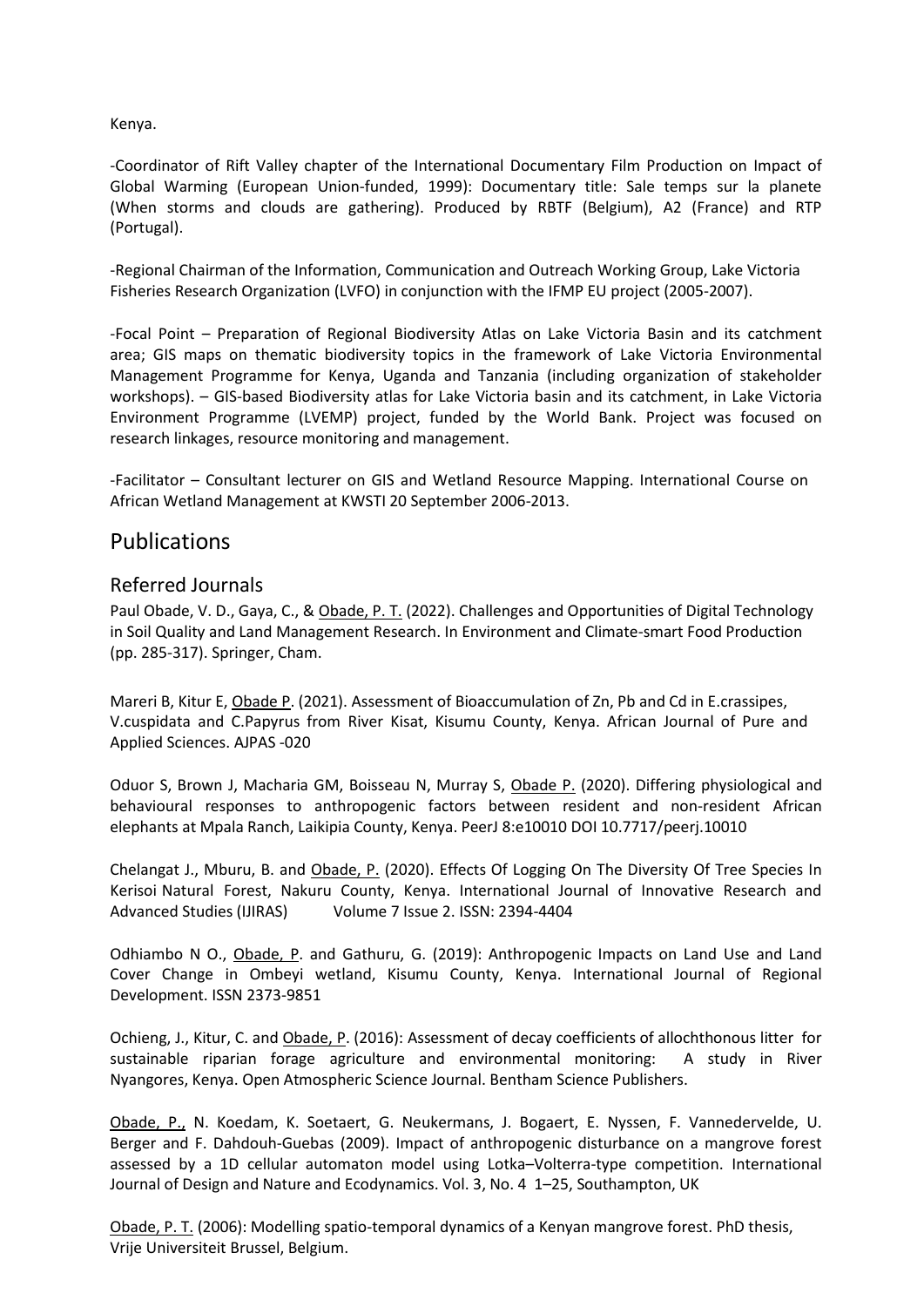Obade, P. T.; Dahdouh-Guebas, F.; Koedam, N.; De Wulf, R., and Tack. J. (2004): GIS-based integration of interdisciplinary ecological data in the detection of land-cover changes of creek mangroves of Gazi Bay, Kenya. In: Western Indian Ocean Journal of Marine Science Vol 3, No. 1, pp 11-26.

Harper, D. M.; Smart, A. C.; Coley, S.; Schmitz, S.; North, R.; Adams, C.; Obade, P. T. and Mbogo, K. (2002): Distribution and abundance of the Louisiana red swamp crayfish Procambarus clarkii Girard at Lake Naivasha, Kenya between 1987 and 1999. Hydrobiologia 488: 143-151. Kluwer Academic Publishers, Netherlands.

#### Books and Books Chapters

Paul Obade, V. D., Gaya, C., & Obade, P. T. (2022). Challenges and Opportunities of Digital Technology in Soil Quality and Land Management Research. In Environment and Climate-smart Food Production (pp. 285-317). Springer, Cham.

MEMR (2012): Kenya Wetlands Atlas, GIS-based Wetlands Atlas and compilation of historical satellite images. Publication supported by UNEP and DANIDA

Gichuki, J.; Abila, R.; Lung'aiya, H.; Njoka, S. ; Ofulla, A.; Obade, P.; Omondi, R.; Boera, P. and Mwende, K. (2011): Studies on Rapid Assessment of the Ecological Succession and the Dynamic Status of the Water Hyacinth in the Nyanza Gulf of Lake Victoria. ACTS press, African Centre for Technology Studies, Lake Victoria Basin Commission. ISBN 9966-41-153-4

LVEMP (2005): Regional Biodiversity Atlas on Lake Victoria Basin and its catchment area. (compilers: Obade, P. T., Kayanda, R., Sekiranda, S. and SSebugwawo, V.). GIS maps on thematic biodiversity topics in the framework of Lake Victoria Environmental Management Programme for Kenya, Uganda and Tanzania.

#### Conference/Workshops/Seminar Papers

#### Conference Papers

Anthropogenically induced changes in a Kenyan mangrove ecosystem assessed by application of remote sensing and GIS: A case study in Gazi. International symposium on comparing Great Lakes of the World (GLOW III; climate, food webs, biodiversity and integrated management), February 2001 in Arusha, Tanzania

The fishery of Lake Naivasha, Kenya, its potential, threats and implication of the current management strategies. International symposium on comparing Great Lakes of the World (GLOW III; climate, food webs, biodiversity and integrated management), February 2001 in Arusha, Tanzania

Evaluation, restoration and management practises in the conservation of tropical, Mediterannean and temperate forest ecosystems. Botany in Belgium and Belgium's botanical diversity BBB2001 symposium, Bouchout-Meise, Belgium, 2003.

Restoration of mangroves. NECOV (Nederlands-Vlaamse vereniging voor ecologie) Symposium on Exploitation and Restoration of Tropical Aquatic Ecosystems, 7 October, Brussels, Belgium 2004.

Management for Lake Victoria Environment and Resources for Posterity; Synthesis and lessons learnt (17th to 19th October, 2005, Tom Mboya Labour College, Kisumu, Kenya)

Impact of disturbance on Gazi Bay mangrove forest assessed by a cellular automaton model and Lotka Volterra type competition. Proceedings; Int'l Symposium on Aquatic Vascular Plants: 25 Years After. 2nd – 6th February, 2006 Brussels, Belgium.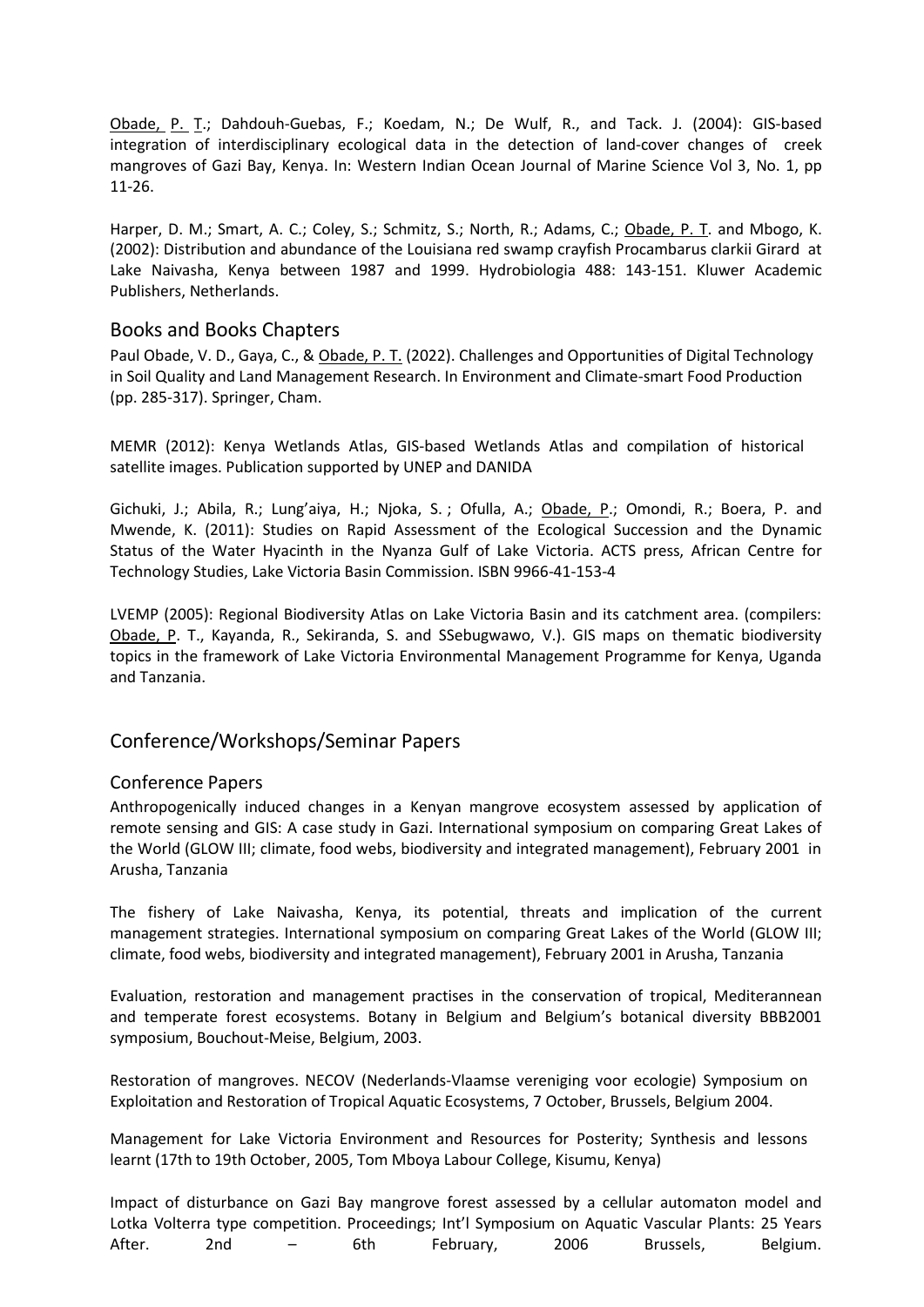The equilibrium dynamics of mangroves of Gazi Bay (Kenya)- modelling based on mangrove species competition. Mangrove Macrobenthos Meeting 2 (MMM2), 25-30 June 2006, Gold Coast, Australia

Workshops Papers

- -

Seminar Papers

- -

#### Student Co-authored Publications

Mareri B, Kitur E, Obade P. (2021). Assessment of Bioaccumulation of Zn, Pb and Cd in E.crassipes, V.cuspidata and C.Papyrus from River Kisat, Kisumu County, Kenya. African Journal of Pure and Applied Sciences. AJPAS -020

Oduor S, Brown J, Macharia GM, Boisseau N, Murray S, Obade P. (2020). Differing physiological and behavioural responses to anthropogenic factors between resident and non-resident African elephants at Mpala Ranch, Laikipia County, Kenya. PeerJ 8:e10010 DOI 10.7717/peerj.10010

Chelangat J., Mburu, B. and Obade, P. (2020). Effects Of Logging On The Diversity Of Tree Species In Kerisoi Natural Forest, Nakuru County, Kenya. International Journal of Innovative Research and Advanced Studies (IJIRAS) Volume 7 Issue 2. ISSN: 2394-4404

Odhiambo N O., Obade, P. and Gathuru, G. (2019): Anthropogenic Impacts on Land Use and Land Cover Change in Ombeyi wetland, Kisumu County, Kenya. International Journal of Regional Development. ISSN 2373-9851

Ochieng, J., Kitur, C. and Obade, P. (2016): Assessment of decay coefficients of allochthonous litter for sustainable riparian forage agriculture and environmental monitoring: A study in River Nyangores, Kenya. Open Atmospheric Science Journal. Bentham Science Publishers.

#### Other Publications

Obade, P. T. (2003). Detection of land-cover tendencies, monitoring and modelling along Kenya Coast (with emphasis on mangrove forests) and papyrus of Lake Naivasha, Kenya

Obade, P. T. (2001): Integration of scientific data into GIS environment for Pambala and Galle, Sri Lanka (consultancy technical report for EC-INCO project on mangrove ecology of India and Sri Lanka)

Obade, P. T. (2000): Anthropogenically induced changes in a Kenyan mangrove ecosystem explained by application of Remote Sensing and Geographic Information Systems (GIS). MSc thesis, Vrije Universiteit Brussel, Belgium.

Obade, P. T. (1997): Conservation and management of Lake Naivasha water resources (technical report)

Obade, P. T. (1994): Population dynamics of Louisiana red swamp crayfish (Procambarus clarkii) of Lake Naivasha (technical report)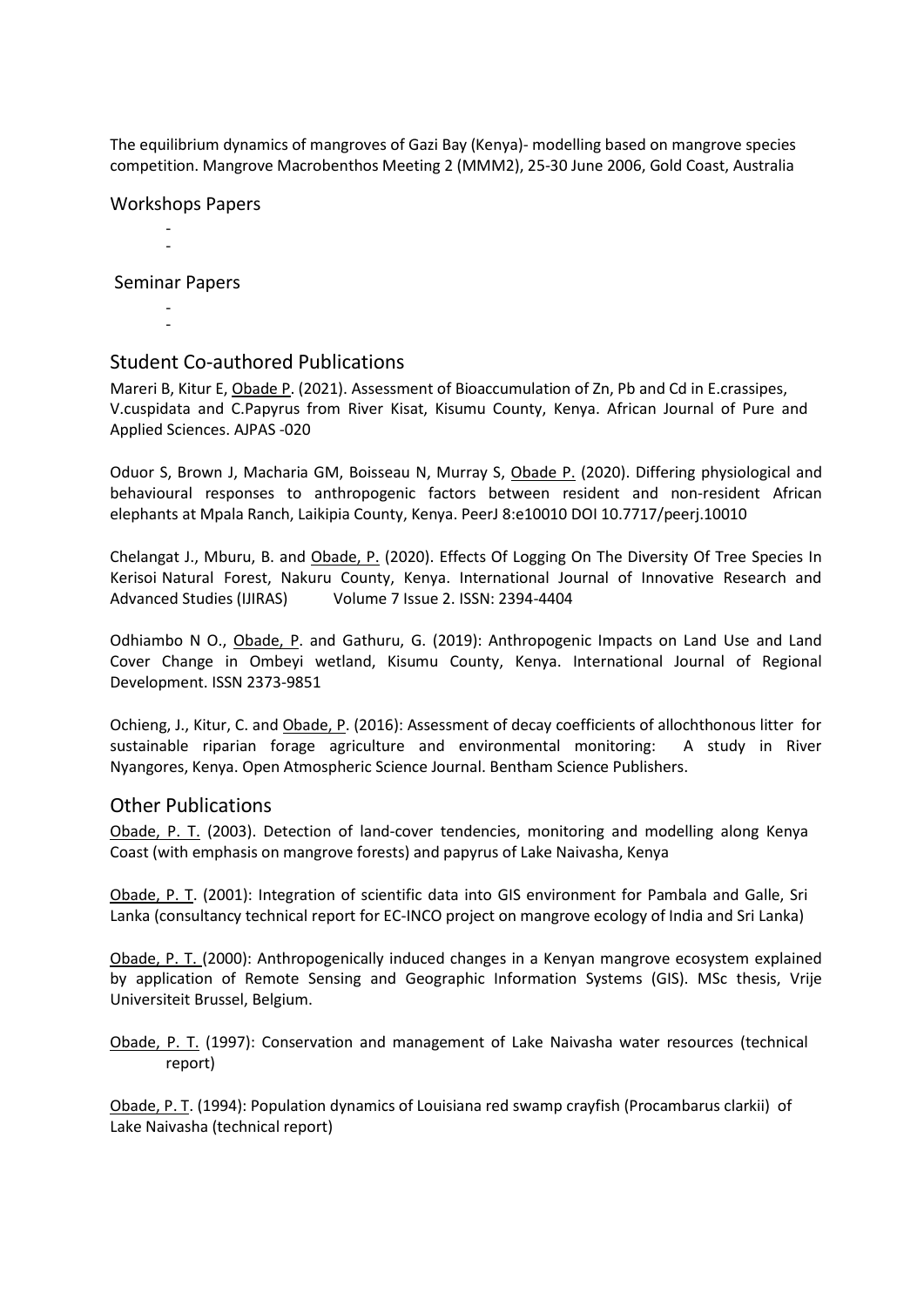Obade, P. T. (2004). Spatio-temporal changes in papyrus and mangrove vegetation: Quantification of change and possible relation with ecological stability using remote sensing, GIS and computer simulation models (unpublished report)

## Research

Buffering processes and capacity of wetlands in the Kenyan portion of the Lake Victoria basin, including production of wetland maps (2005)

Production of GIS-based Regional Biodiversity atlas for Lake Victoria basin and its catchment, Lake Victoria Environment Programme (LVEMP 1), funded by World Bank/GEF 2004 – 2007

Studies on a rapid assessment of the ecological succession and the dynamics of water hyacinth *Eichhornia crassipes* in the Nyanza Gulf of Lake Victoria- 2008

Integrating BOMOSA cage fish farming system in reservoirs, ponds and temporary water bodies in Eastern Africa – EU 6th Framework Program Sub-priority-INCODEV; contract No. 032103–2006 – 2010

The identification and mapping of ECOLOGICALLY SENSITIVE AREAS (ESAs) in Lake Victoria - 2009- 2011

### Funded Projects

Production of GIS-based Regional Biodiversity atlas for Lake Victoria basin and its catchment, Lake Victoria Environment Programme (LVEMP 1), funded by World Bank/GEF 2004 – 2007

Studies on a rapid assessment of the ecological succession and the dynamics of water hyacinth *Eichhornia crassipes* in the Nyanza Gulf of Lake Victoria- 2008

Integrating BOMOSA cage fish farming system in reservoirs, ponds and temporary water bodies in Eastern Africa – EU 6th Framework Program Sub-priority-INCODEV; contract No. 032103–2006 – 2010

The identification and mapping of ECOLOGICALLY SENSITIVE AREAS (ESAs) in Lake Victoria - 2009- 2011

#### Conferenced/Workshops/Seminars Attended

#### Conferences Attended

Anthropogenically induced changes in a Kenyan mangrove ecosystem assessed by application of remote sensing and GIS: A case study in Gazi. International symposium on comparing Great Lakes of the World (GLOW III; climate, food webs, biodiversity and integrated management), February 2001 in Arusha, Tanzania

The fishery of Lake Naivasha, Kenya, its potential, threats and implication of the current management strategies. International symposium on comparing Great Lakes of the World (GLOW III; climate, food webs, biodiversity and integrated management), February 2001 in Arusha, Tanzania

Evaluation, restoration and management practises in the conservation of tropical, Mediterannean and temperate forest ecosystems. Botany in Belgium and Belgium's botanical diversity BBB2001 symposium, Bouchout-Meise, Belgium, 2003.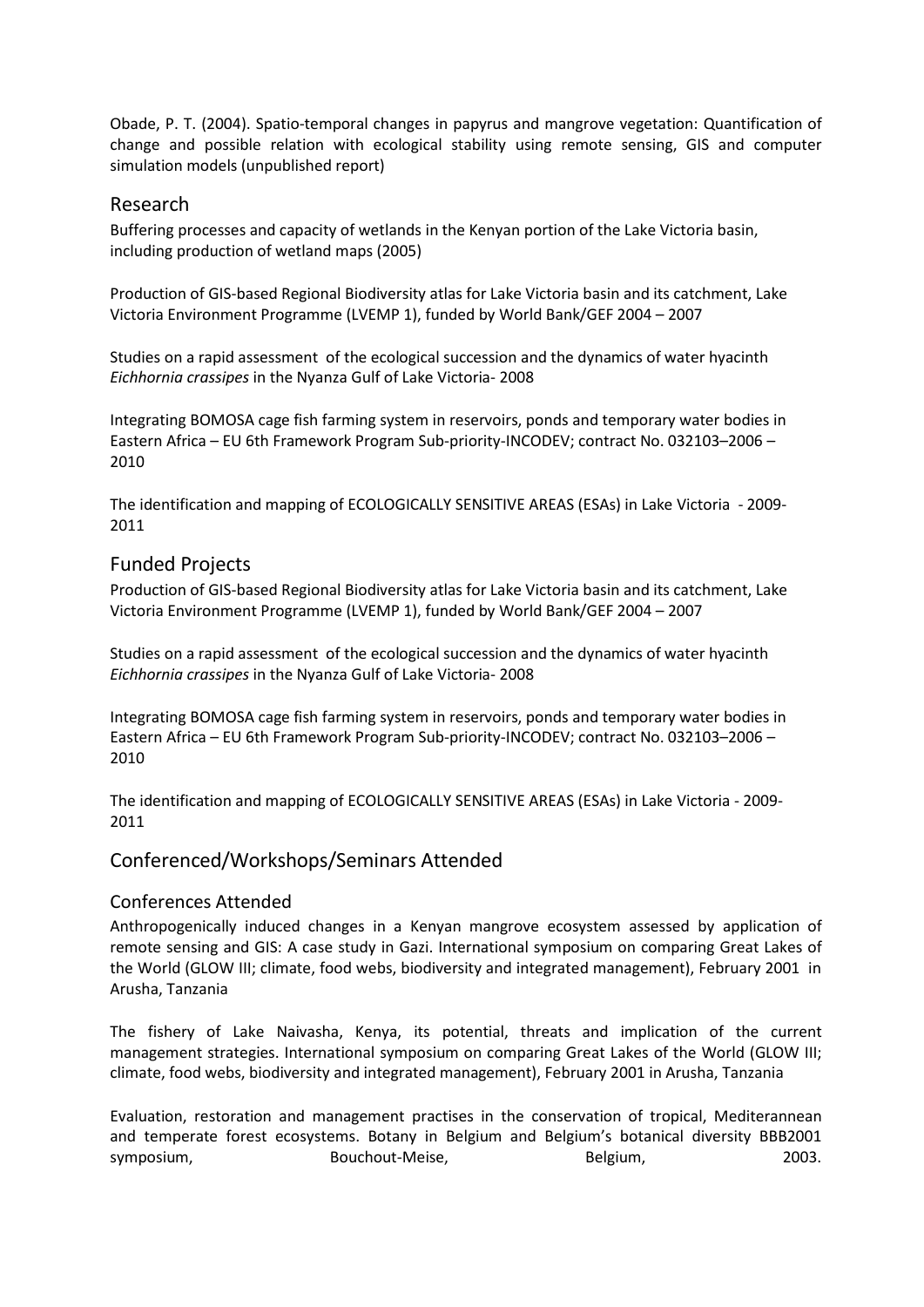Restoration of mangroves. NECOV (Nederlands-Vlaamse vereniging voor ecologie) Symposium on Exploitation and Restoration of Tropical Aquatic Ecosystems, 7 October, Brussels, Belgium 2004.

Management for Lake Victoria Environment and Resources for Posterity; Synthesis and lessons learnt (17th to 19th October, 2005, Tom Mboya Labour College, Kisumu, Kenya)

Impact of disturbance on Gazi Bay mangrove forest assessed by a cellular automaton model and Lotka Volterra type competition. Proceedings; Int'l Symposium on Aquatic Vascular Plants: 25 Years After. 2nd – 6th February, 2006 Brussels, Belgium.

The equilibrium dynamics of mangroves of Gazi Bay (Kenya)- modelling based on mangrove species competition. Mangrove Macrobenthos Meeting 2 (MMM2), 25-30 June 2006, Gold Coast, Australia

Capacity building for integrated water resources and sanitation management on 28th May 2009 at Kenyatta University, Nairobi.

Wetland Mapping Methodology Definition Retreat: Paper entitled; "Methods for Wetland Mapping; GIS applications", sub-committee to oversee the production of an inventory and mapping of wetlands and hotspots in Kenya, 9-13 November 2010, Waterbuck Hotel, Nakuru, Kenya.

Natural Disaster Management in Arid and Semi-Arid Lands, June 20-24, 2012. Imperial Hotel, Kisumu, Kenya.

Convened and coordinated ESRI Eastern Africa Education User Conference, October 2013, Kenyatta University, Nairobi

#### Workshops Attended

EEC/KMFRI International workshop on "Lake Victoria Fisheries Research", September, 1991, Imperial Hotel, Kisumu, Kenya.

Artificial reef and sustainable lobster fishery management in Western Indian Ocean, Brussels, Belgium (May, 2000),

Wetland Mapping, finalization workshop in the production of a Kenya Wetland Map, 2-6 August, 2011, Lake Naivasha Tourist Resort, Naivasha, Kenya

Workshop for a Kenya National Carbon Accounting System (KENCAS), 29 June 2012, Hilton Hotel, Nairobi

Convened and coordinated workshop on Status of the GIS Biodiversity Atlas for Lake Victoria. National Workshop on the Regional Synthesis Report on the Fisheries Research and Management (7th – 9th September 2005, Tom Mboya Labour College, Kisumu, Kenya)

Convened and coordinated workshop on Status of the GIS Biodiversity Atlas Database for Lake Victoria. National Workshop on the Regional Synthesis Report on the Fisheries Research and Management (18th – 19th September 2005, Imperial Hotel, Kisumu, Kenya)

Convened and coordinated workshop on Aquatic Biodiversity Atlas of Lake Victoria basin and its catchment (22nd – 28th August 2005, Mwanza, Tanzania)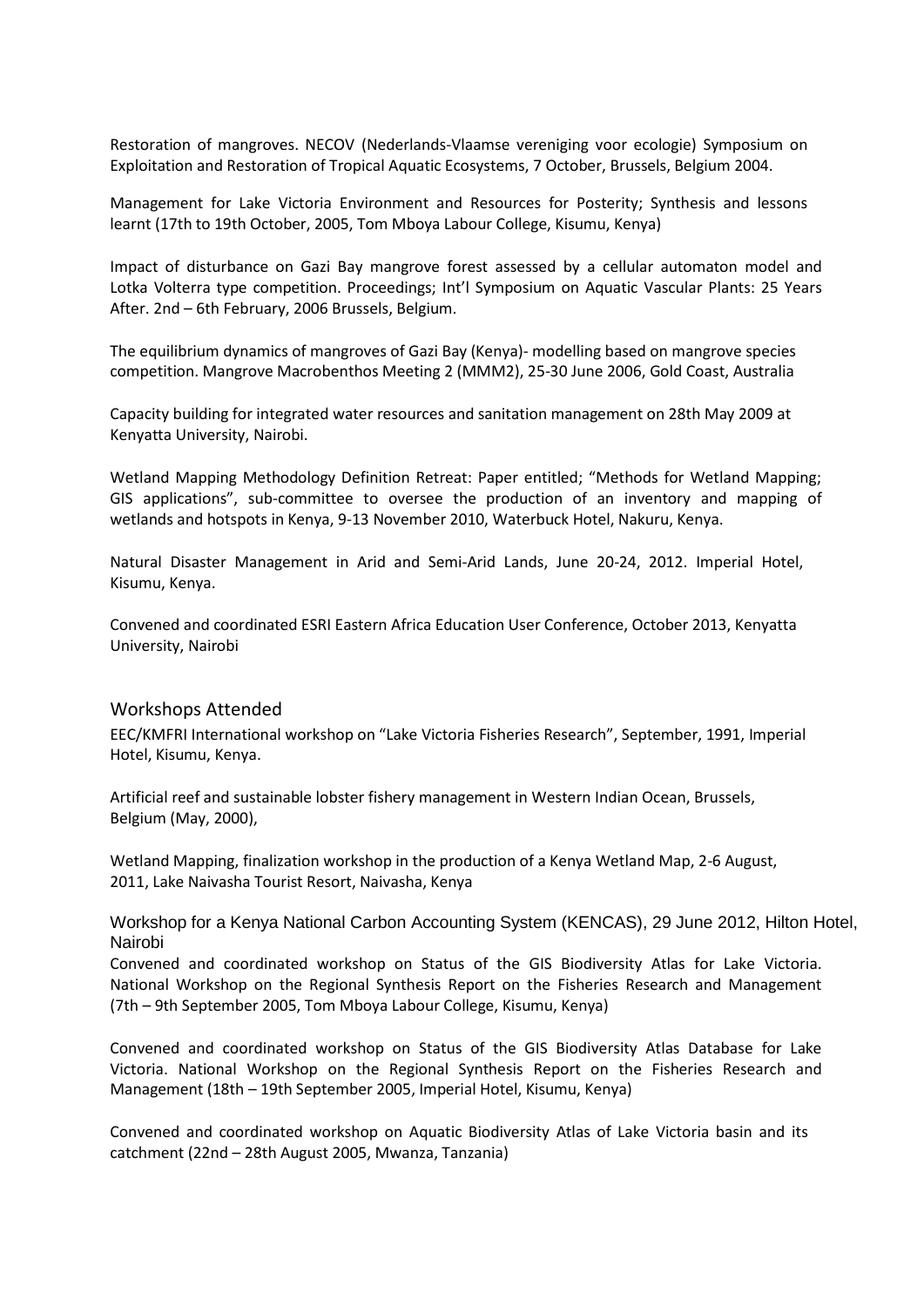Convened and coordinated workshop on Aquatic Biodiversity Atlas of Lake Victoria basin and its catchment (10th – 14th October, 2005 in Seeta-Mukono, Uganda)

#### Seminars Attended

International GIS Day Seminars 2015-2019 hosted at Kenyatta University, Kenya

## Supervision of Postgraduate Students

## Masters

| Everlyne Binyanya Obwocha N50/20581/2010<br>food security: case study in West Pokot County                                                           | Assessing the effects of climate change on                                                                                                              |
|------------------------------------------------------------------------------------------------------------------------------------------------------|---------------------------------------------------------------------------------------------------------------------------------------------------------|
| N50/10117/2008<br>Christine Adongo<br>indigenous biodiversity of Kaya Mudzimuvya, A world heritage site in Kilifi Distict, Kenya                     | Impacts of natural products utilization on the                                                                                                          |
| Raphael Wanjala Wanyonyi<br>Lugari District, Western Province, Kenya                                                                                 | N50/15427/08 Impact of human population on land degradation in                                                                                          |
| N50/10690/2007<br>Mary Wanjiru Warui<br>mangrove ecosystem along Mida Creek, Coast Province, Kenya                                                   | Current status, utilization and succession of                                                                                                           |
| Lucy Kanana Munyugi N50/10000/2008<br>strategies in Nairobi, Kenya                                                                                   | The assessment of electronic-waste management                                                                                                           |
| Gesicho Andrew<br>Hills National Reserve and its Environments<br>Pauline Tolo Ogola<br>N50/24881/2011<br>resources in Migori District, Migori County | The Interaction of Elephants with Habitat and Humans in the Shimba<br>Human population growth and its impacts on land                                   |
| Lavender Alwaka Ondere<br>N50/CTY/PT/24879/2011<br>Kenya                                                                                             | Spatio-temporal changes of<br>landcover types in response to anthropogenic and ecological dynamics in Yala swamp wetlands-                              |
| Kipkemoi C. Isaac<br>N50/23417/2013                                                                                                                  | Detecting forest degradation and modeling a future<br>scenario using GIS and remote sensing, in Elgeiyo/Marakwet County, a case study of Embobut forest |
| Nicodemus Osoro<br>N50/38336/2016<br>in Ombeyi Wetland, Kisumu County, Kenya                                                                         | Anthropogenic Impacts on Land Use and Land Cover                                                                                                        |
| Brenda Mareri N50/CTY/PT/28754/2014<br>along river Kisat, Kisumu County, Kenya                                                                       | Bioaccumulation of heavy metals in macrophytes                                                                                                          |
| N50/CTY/PT/39731/2016<br>Brenda Binge<br>Kiambu County, Kenya                                                                                        | Impact evaluation of hydroponics technology in                                                                                                          |
| N50/38008/2016<br><b>Beatrice Chelangat</b><br>conservation of Kerisoi Forest station, Nakuru County, Kenya                                          | Effects of human activities on utilization and                                                                                                          |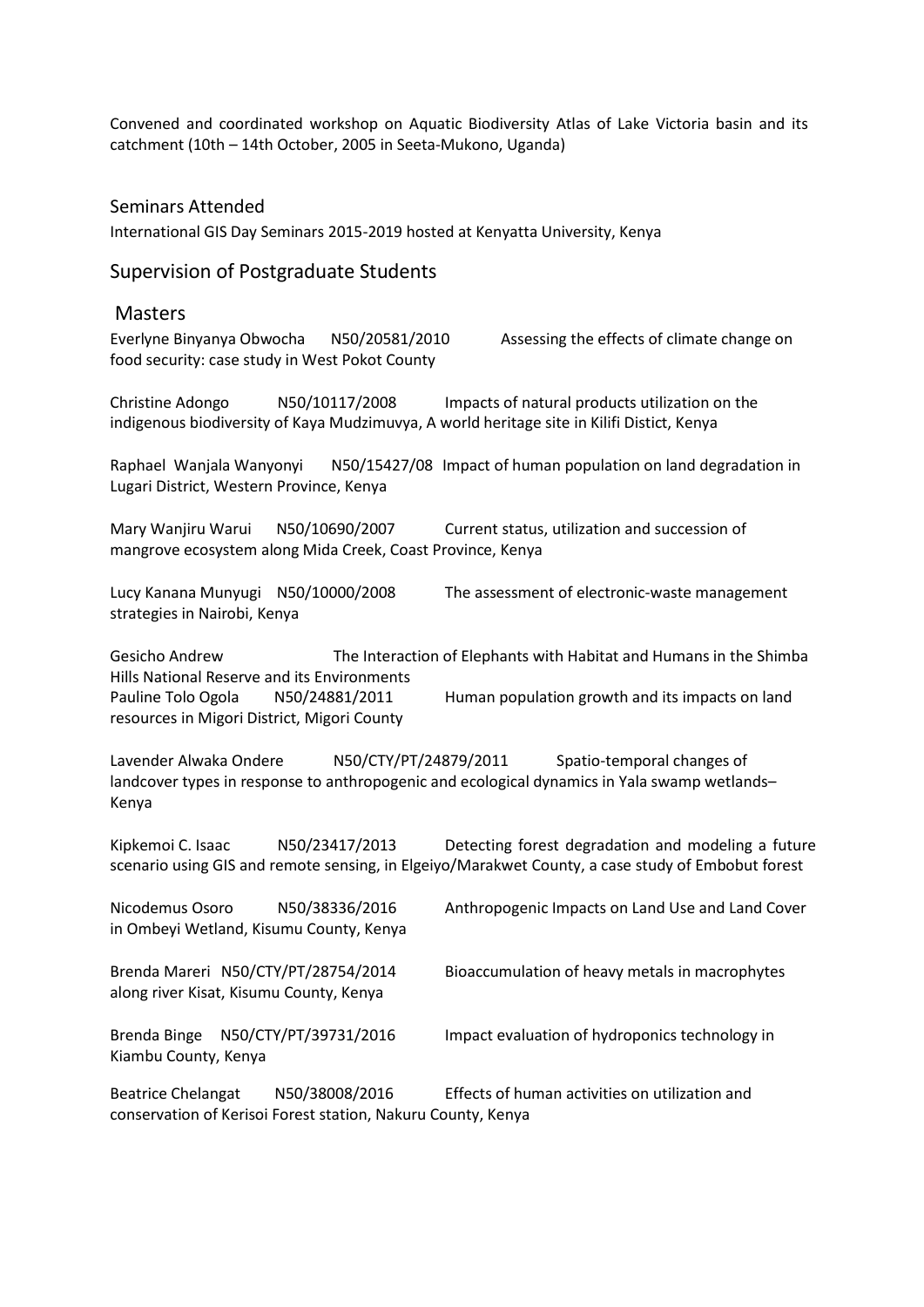Eunice Kingori N50/CTY/PT/37338/2016 Implication of landscape structure and dynamics on pollinators in avocado production systems in Muranga County

Eve Njau N50/CTY/PT/37879/2017 Assessing the impacts of landuse changes on ecosystem services benefits in Narok County

Sandy Oduor N50/38843/2016 Influence of human activities on the stress hormone levels of African elephants in Mpala ranch, Laikipia County, Kenya

#### Ph. D

-

John Kamau Wandaka N85/12015/07 Impacts of human settlements in Kitengela on the migratory wildlife of Nairobi National Park, Kenya

Ochieng Jacob N85/37219/2016 Normalized Difference Vegetation Index and Hyphomycete Activity for Selected Allochthonous Detritus in River Nyangores, Kenya.

Gathura James Gichuki N85/23420/2012 Assessment of climate change adaptation in water resource management over the Mwea Tabere rice growing scheme to avert impacts due to frequent extreme climatic events

Benedict Omondi N85/28933/2014 Spatial and temporal variations of hydrological processes and water resources in Sagana Sub-Catchment of the Upper Tana Catchment, Nyeri County, Kenya-

# Professional/ Consultancy (Editor/ Peer review in journals, Networks/

## Collaborations, External Examiner, Patents)

Reviewer for LVEMP's consultant's report (consultancy by SMEC INTERNATIONAL) on Buffering processes and capacity of wetlands in the Kenyan portion of the Lake Victoria basin, including production of wetland maps (2005)

Regional Focal point – Production of GIS-based Regional Biodiversity atlas for Lake Victoria basin and its catchment, Lake Victoria Environment Programme (LVEMP 1), funded by World Bank/GEF 2004 – 2007

GIS Scientist in the consultancy for studies on a rapid assessment of the ecological succession and the dynamics of water hyacinth *Eichhornia crassipes* in the Nyanza Gulf of Lake Victoria- 2008

GIS Database and remote sensing expert: Integrating BOMOSA cage fish farming system in reservoirs, ponds and temporary water bodies in Eastern Africa – EU 6th Framework Program Subpriority-INCODEV; contract No. 032103–2006 – 2010

Competitively selected/nominated for a six (6) month International Training Programme on Transboundary Water Management for Lake Victoria Region in Kenya and Rwanda, November 10 – 21, 2008, and in Sweden February 16 – 20, 2009 The Programme was sponsored by the Swedish International Development Agency (Sida) and organised by Ramboll Natura AB and Stockholm International Water Institute (SIWI)

Consultancy in The identification and mapping of ECOLOGICALLY SENSITIVE AREAS (ESAs) in Lake Victoria - 2009-2011